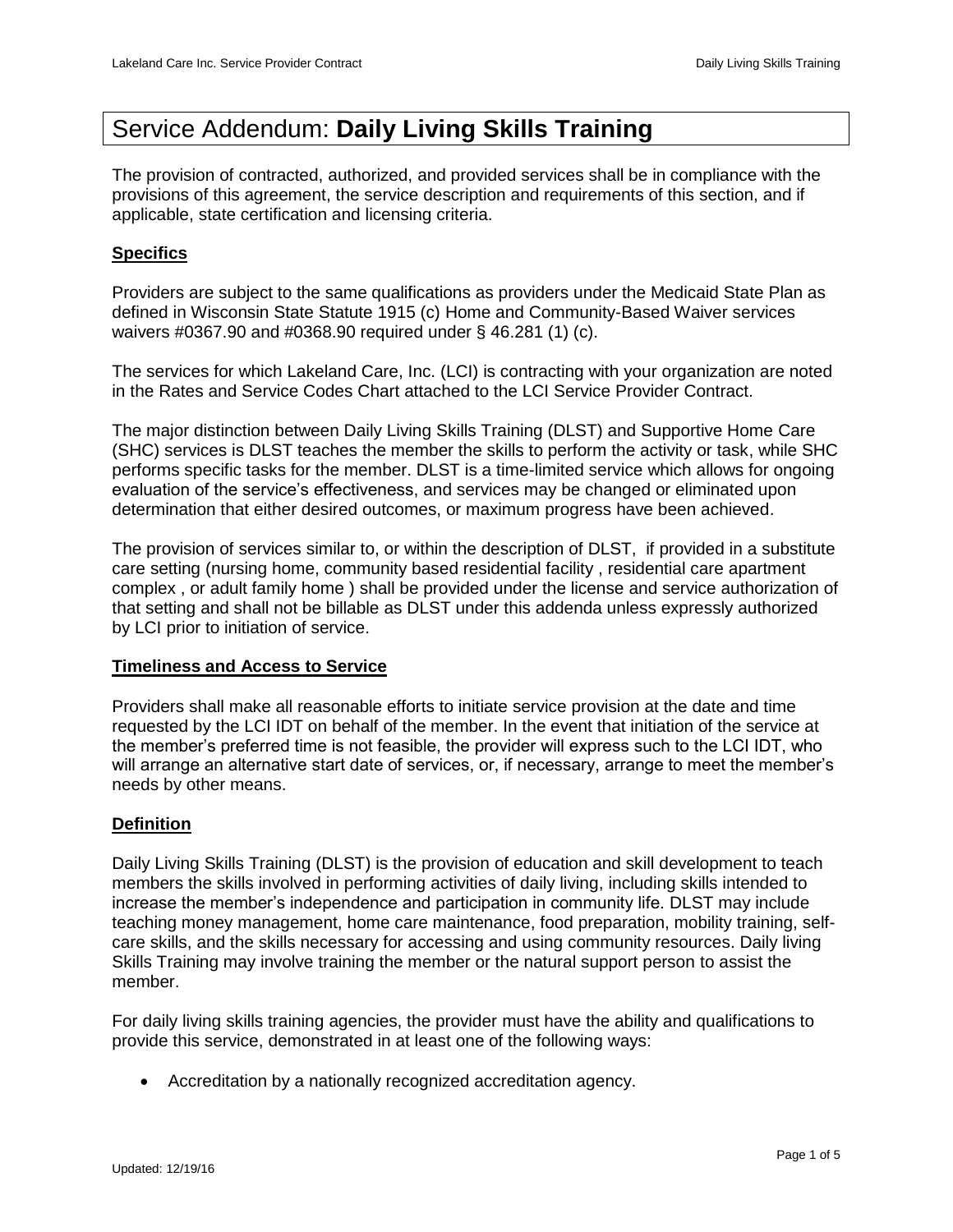Comparable standards for a qualified entity, including a minimum of two years of experience working with the target population in providing this service, day habilitation, supportive home care, personal care, home health care, skilled nursing, supported employment or similar services.

If personal care or housekeeping services are provided along with skills training, the provider shall also meet the Supportive Home Care and In-Home Respite Training and Documentation Standards.

#### **Standards, Training, and Competency**

Providers of services shall meet the standards of this agreement, and if applicable, agrees to retain licensing in good standing during contract period.

Provider shall ensure that staff providing care to members is adequately trained and proficient in both the skills they are providing and in the needs of the member(s) receiving the services.

Training of staff providing services shall include:

- 1. Provider agency recording and reporting requirements for documentation, critical incident reporting, and other information and procedures necessary for the staff to ensure the health and safety of member(s) receiving supports
- 2. Training on the needs of the target group for the member(s) served under this agreement
- 3. Training on the provision of the services being provided
- 4. Training on the needs, strengths, and preferences of the individual(s) being served
- 5. Training on rights and confidentiality of individual(s) supported
- 6. Information and provider procedure for adherence to the LCI policies below:
	- a. Incident Management System
	- b. Restraint and Seclusion Policy and Procedure
	- c. Communication Expectations
	- d. Unplanned use of Restrictive Measure
	- e. Confidentiality

Provider shall ensure competency of individual employees performing services to the LCI members. Competency shall include assurance of the general skills and abilities necessary to perform assigned tasks.

#### **Staff to Member Ratio**

Services shall be provided at a 1:1 ratio of provider staff to LCI member, unless the description in the Rates and Service Codes Chart of the agreement includes rates and services for ratios different from this level.

#### **Staffing Assignment and Turnover**

The provision of successful services is attributable in large part to the strength of the relationship between a member and the staff directly providing the service. Given this contributory factor, provider agrees to make every effort to match and retain direct care staff under this agreement in a manner that optimizes consistency.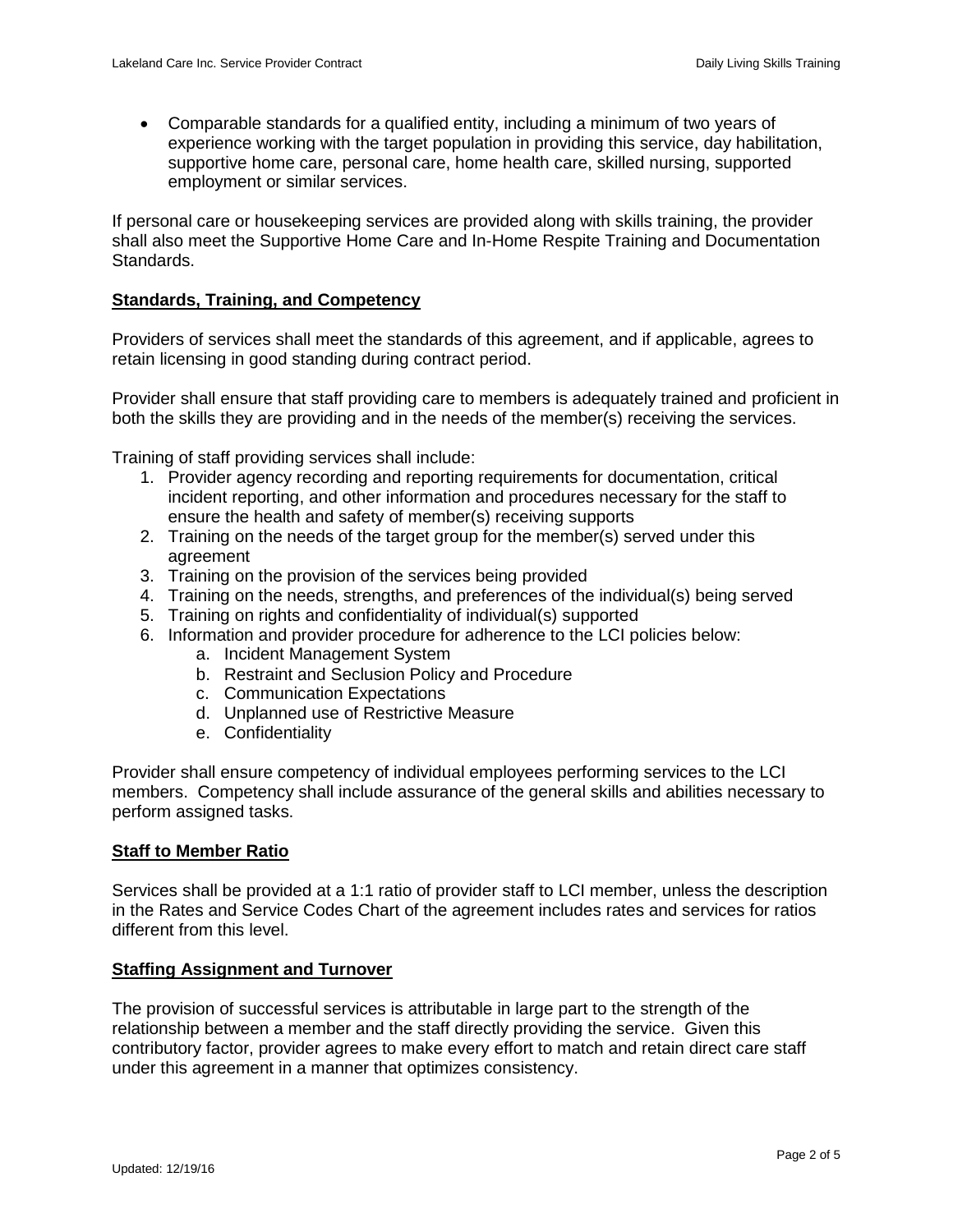In order to establish and preserve this relationship, providers must take specific precautions to establish and monitor these services. Providers must have a process in place for:

- 1. Members to provide feedback on their experience with the employees performing these tasks and respond when appropriate.
- 2. Written information indicating who within the organization to contact with concerns, or questions related to the provision of services or direct care staff
- 3. Provider will forward documentation and/or feedback to the Interdisciplinary Team (IDT) staff to allow members to express concerns to individuals other than the individual who performs the task

Changes in staff assignments to specific members and within the organization are at the discretion of the provider. Provider agrees to take member requests into consideration when assigning or reassigning staff to specific members and will notify the LCI IDT staff in their reporting of any changes to staff providing services.

## **Collaboration and Coordination of Care**

Through the use of the Resource Allocation Decision method (RAD), the LCI IDT staff shall assess the member's needs and outcomes to determine the amount of services to be authorized. The LCI IDT staff shall exchange pertinent information with the provider at the time the referral is made to assure all health and safety needs are provided during the services. This information exchange shall include the assessed needs and amount of authorized units as it relates to services.

All aspect of services shall be discussed between the LCI IDT staff, member or legal representative, and provider to ensure proper collaboration.

#### **Agency Communication Responsibilities**

Provider shall ensure a mechanism for recording and reporting to the IDT staff and other appropriate agencies incidents including:

- a. Changes in:
	- Condition (medical, behavioral, mental)
	- Medications, treatments, or MD order
	- Falls (with or without injury)
	- Urgent Care, Emergency Room or Hospitalization
	- Death: anticipated or unexpected
	- Any other circumstances warranting the completion of an agency incident or event report
	- Unplanned use of Restrictive Measure
- b. Communication/Coordination regarding:
	- Medical Equipment or Supplies
	- Plan of Care development and reevaluation
	- Transition difficulty, discharge planning
	- Ongoing Care Management

Note: Staff will first follow their own established in-house protocol.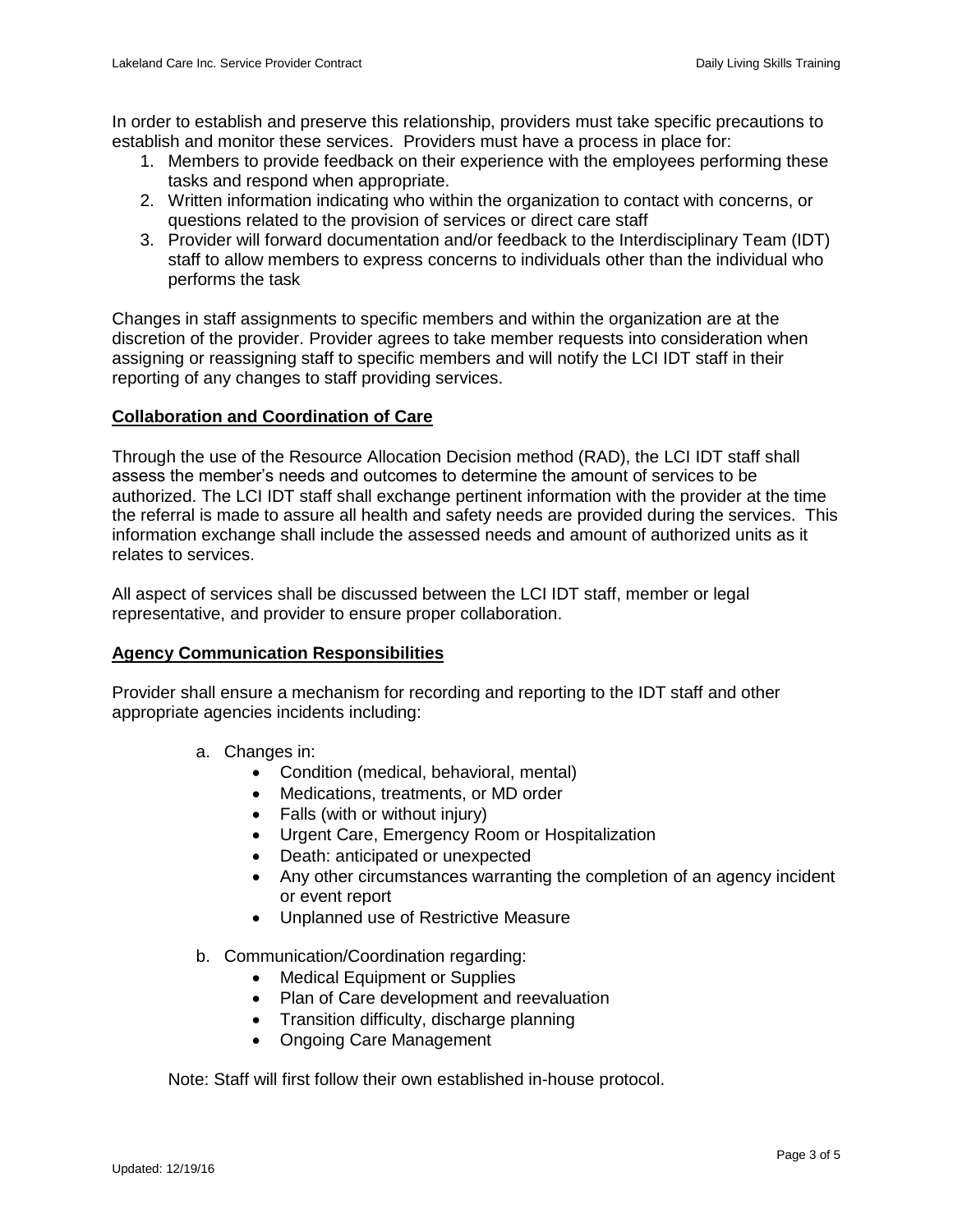Staff will then inform the IDT of *any member circumstance that would warrant family or physician notification* that includes, but is not limited to the above circumstances.

#### **Documentation**

Providers shall comply with documentation as required by this agreement; *and if applicable*, state licensure and certification requirements as expressed by ordinance, state and federal rules and regulations applicable to the services covered by this contract.

Once DLST service is identified as the most cost effective way to meet a member's outcome through the RAD process, the LCI IDT staff, member, and provider will collaborate to complete the following:

- 1. Identify the DLST services task being addressed
- 2. Identify a measurable goal that DLST service would address. Assure that the goal identified is tied to the member's outcome.
- 3. Develop a Task Analysis Sheet specific to the member:
	- a. Listing the steps that will be required for the member to learn the task
	- b. This document serves dual purposes; to record and analyze the data
- 4. Establish a timeframe to evaluate the effectiveness of the training steps

Each LCI member shall have a developed plan of care specific to their needs which address each area of service need being provided. A copy of this care plan shall be supplied to LCI IDT staff.

Providers shall prepare and send a written report to LCI IDT staff every month. IDT staff may request additional written and/or verbal information to enhance coordination and/or quality of care. The written report shall include the following elements:

- Copy of the completed Task Analysis Sheet which includes:
	- o Reasons for any lag or progress
	- o Recommendation for next steps

#### **Billable Units**

Provider rates for provision of services will incorporate all administrative and business functions related to the provision of service. Contracted rates include the provision of administrative functions necessary for services and are not billable beyond units provided to each authorized member.

Providers should reference the Rates and Service Codes Chart of the agreement for contract units and rates.

Providers should use increments as listed in the Rates and Service Codes Chart to bill LCI up to the authorized number of units for the member. Providers can only bill for services rendered to the member. Provider will refund LCI the total amount of any/all units billed without services rendered to the LCI member.

Providers are required to provide for all identified care needs during the provision of services and are specifically prohibited from billing fraudulently for additional services during the provision of these services.